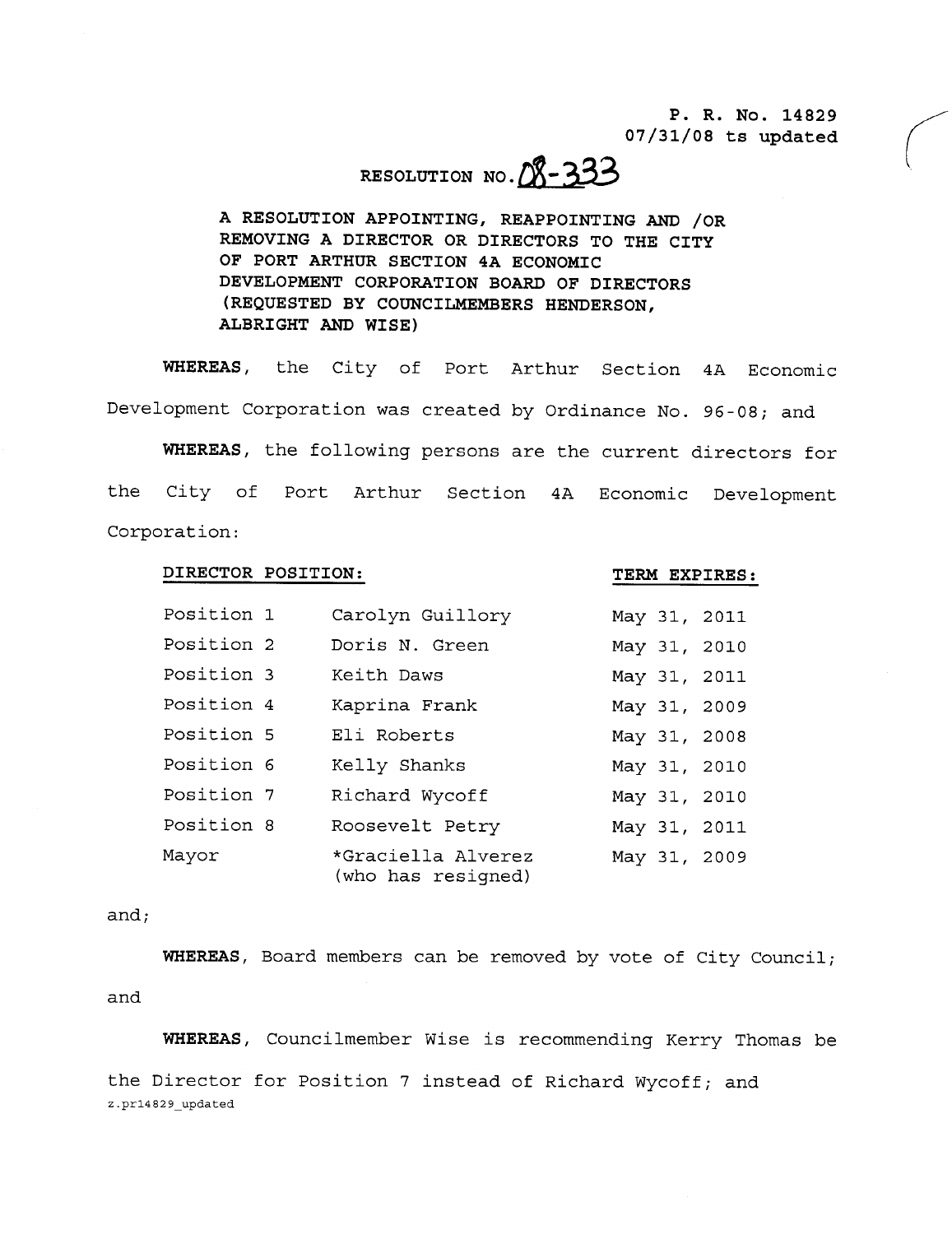WHEREAS, Councilmember Henderson, Position 8, is requesting that Keith Daws be his appointee; and

WHEREAS, Councilmember Albright, District 3, is requesting that Roosevelt Petry, Jr. be his appointee;

WHEREAS, Graciella Alverez has resigned.

NOW THEREFORE, BE IT RESOLVED BY THE CITY COUNCIL OF THE CITY OF PORT ARTHUR

Section 1. That the facts and opinions in the preamble are true and correct

Section 2 That Richard Wycoff is herein removed as a director in Position <sup>7</sup> of the City of Port Arthur Section 4A Economic Development Corporation and appointed to Position <sup>5</sup> by Councilmember Beard

Section 3. That the following persons shall therefore be the directors for the City of Port Arthur Section 4A Economic Development Corporation

## DIRECTOR POSITION

TERM EXPIRES

| Position 1 | Carolyn Guillory      |     |  | May 31, 2011 |
|------------|-----------------------|-----|--|--------------|
| Position 2 | Doris N. Green        |     |  | May 31, 2010 |
| Position 3 | Roosevelt Petry, Jr.* |     |  | May 31, 2011 |
| Position 4 | Kaprina Frank         |     |  | May 31, 2009 |
| Position 5 | Richard Wycoff        |     |  | May 31, 2011 |
| Position 6 | Kelly Shanks          |     |  | May 31, 2010 |
| Position 7 | Kerry Thomas          |     |  | May 31, 2010 |
| Position 8 | Keith Daws **         |     |  | May 31, 2011 |
| Mayor      |                       | *** |  | May 31, 2009 |

z.pr14829\_updated